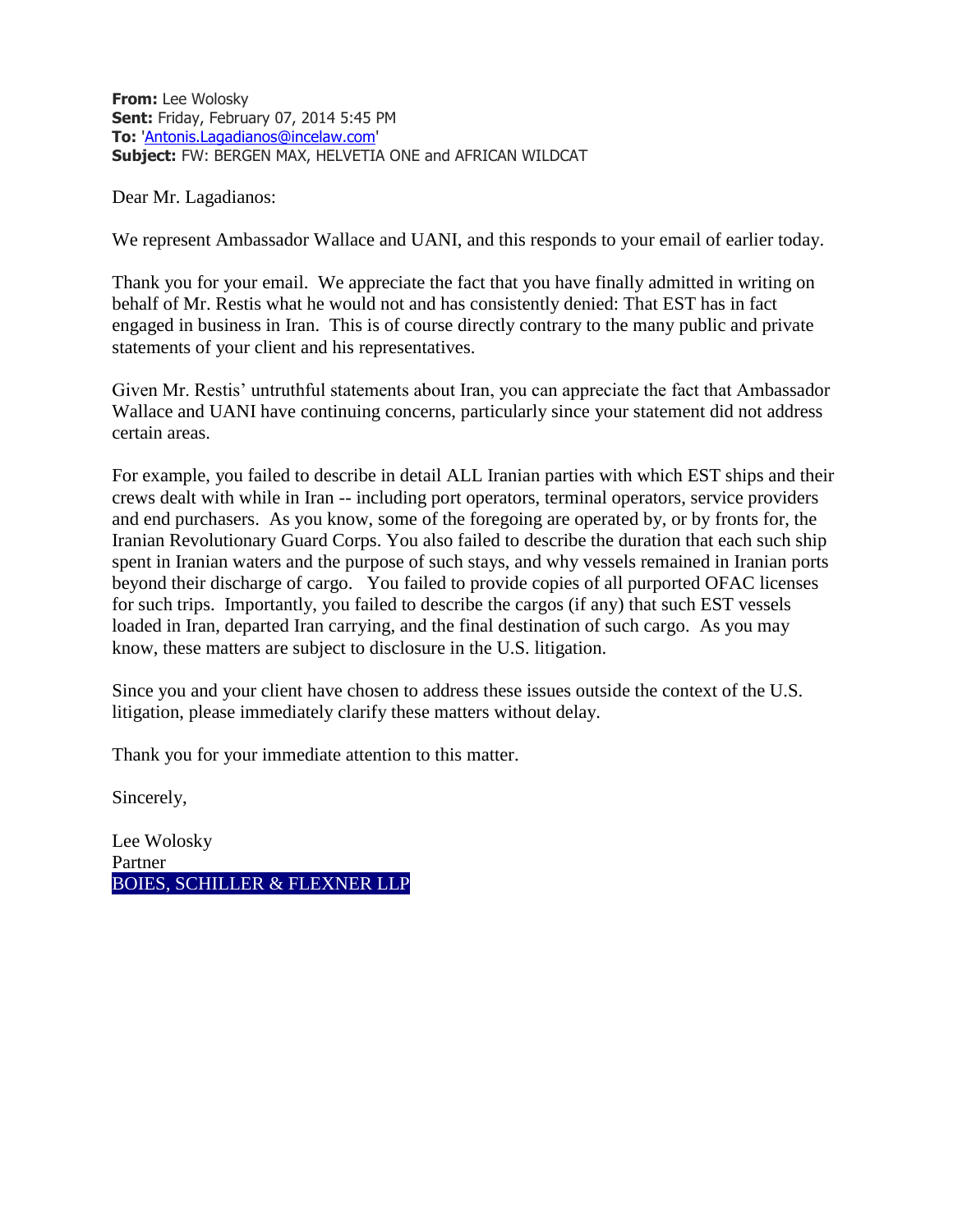**From:** Antonis Lagadianos [\[mailto:Antonis.Lagadianos@incelaw.com\]](mailto:Antonis.Lagadianos@incelaw.com) **Sent:** Friday, February 07, 2014 1:17 PM **To:** Mark Wallace; info; Mark Wallace **Cc:** Ioannis Stephanou **Subject:** BERGEN MAX, HELVETIA ONE and AFRICAN WILDCAT

## Dear Ambassador Wallace

We refer to our message of 5 February, where we explained that we would be reverting imminently with information regarding the legitimate calls to Iran by the BERGEN MAX, the HELVETIA ONE and the AFRICAN WILDCAT which contained cargoes of humanitarian food assistance that were fully in compliance with sanctions against Iran.

You have purposely ignored our message and instead inexplicably proceeded with the wrongful, inaccurate and misplaced press statements of 5 and 6 February about the BERGEN MAX and the HELVETIA ONE. These press statements intentionally convey the false message that these ships are doing business with Iran in violation of international sanctions. As you know, this is not the case.

We set out below the text of EST's response in the press today. It addresses UANI's wrongful and malicious allegations about the BERGEN MAX and the HELVETIA ONE.

## QUOTE

Statement Issued by Enterprises Shipping and Trading S.A.

Piraeus, February 7, 2014

With reference to the two press releases by UANI ( United Against Nuclear Iran) this week, on 5 and 6 February, Enterprises Shipping and Trading S.A. (EST) would like to clarify the following:

1. All EST managed vessels always trade in full compliance with the guidelines of US, EU, and UN imposed sanctions for Iran and have not made any calls to Iran which are in breach of these sanctions.

2. In relation to the BERGEN MAX, which is a dry bulk cargo carrier vessel:

(a) The vessel made three legitimate calls to Iranian ports in March / April 2012, April 2013 and January 2014 carrying wheat cargoes, on all three occasions under the OFAC regulations for humanitarian goods.

(b) These calls were made on the instructions of the vessel's charterer, a prominent trading house, who had the necessary licences for the trade.

3. In relation to the HELVETIA ONE, which is also a dry bulk cargo carrier vessel:

(a) The vessel made four legitimate calls to the Iranian port Bandar Imam Khomeini in July 2012, November / December 2012, June / July 2013, October 2013 and is currently making a fifth legitimate call at BIK, where the vessel is in the process of discharging her maize cargo. On